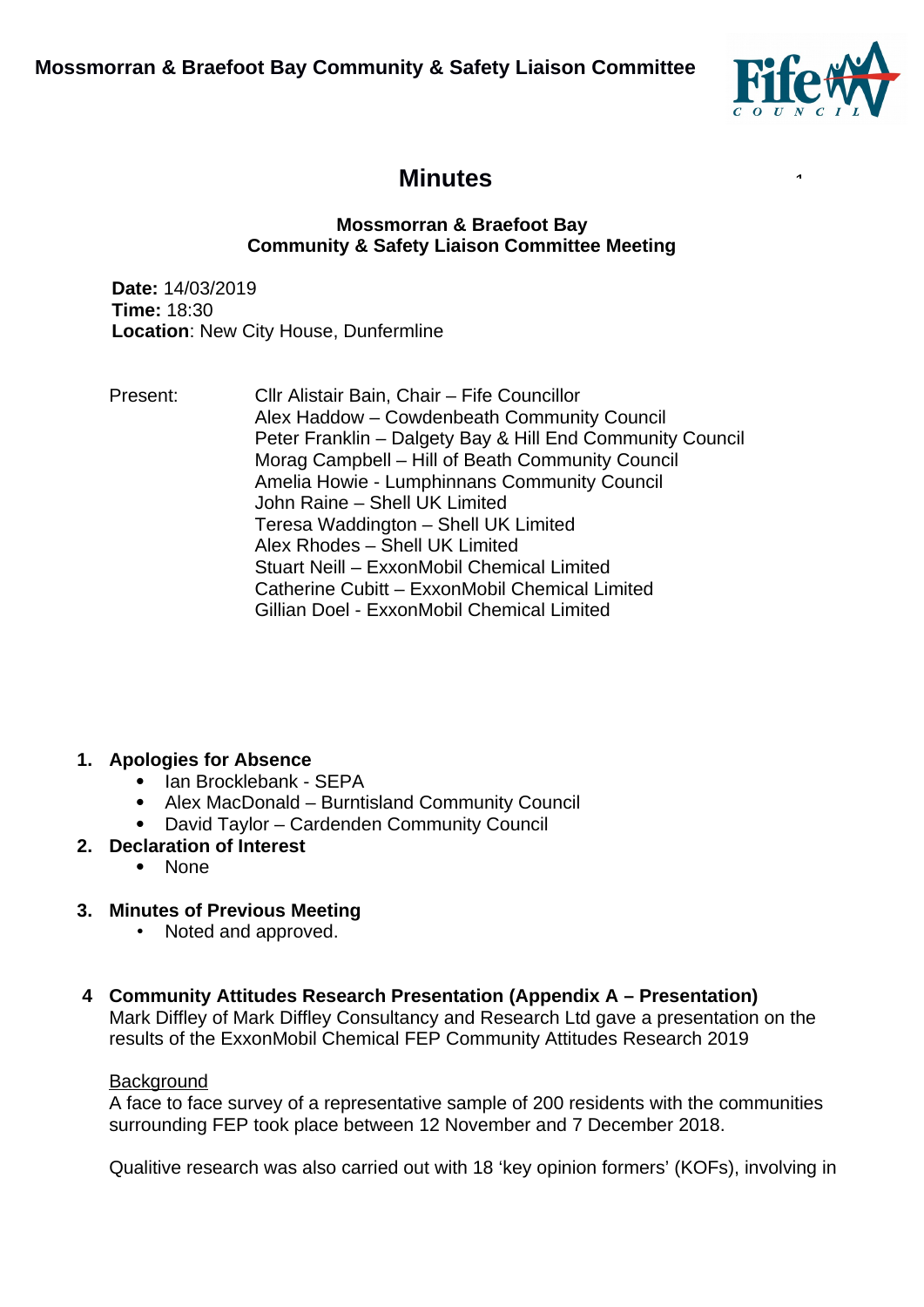

depth interviewing with community councillors, politicians, media representatives and public bodies between 10 December 2018 and 7 February 2019.

Findings Overview Residents

- 80% of those who know ExxonMobil very well/a fair amount about ExxonMobil have a favourable opinion of the company.
- Operating safely, providing quality jobs and economic contribution were the key issues for residents.
- A third of residents have a better opinion of EM than a year ago.
- 50% of residents thing that EM is doing about the right amount for social and environmental issues, 36% think they should be doing more.

Findings Overview KOFs

• 69% said the EM apprenticeship programme made them more favourable in regards to perception of the company.

# **5 Current Situation Reports**

- **5.1 ExxonMobil Chemical Limited Circulated Report (Appendix B ExxonMobil Fife Ethylene Plant Report Mar 19 )**
	- 4 site visits have taken place during this reporting period, 2 from HSE (Mechanical & Process Safety Inspection, EC&I Inspection) and 2 from SEPA (BAT Alignment Discussion, Chemicals Sector Plan Feedback)
	- Key engineering maintenance carried out in February without need for flaring.
	- 26 February: minor process disruption occurred due to power limitations on refrigeration compressor. Issue was addressed quickly, with ground flares primarily being used and 2 minor periods of elevated flaring.
	- £6225 of small contributions have been made during this reporting period.
	- Stuart Neill has been appointed to the position of External Affairs Manager, bringing 25 years of experience in communication and engagement.
	- Search has been initiated for three 'future engineers' to join as Process and Electrical Apprentices. This opportunity has been widely advertised on social media, local schools and colleges.
	- FEP took part in Inverkeithing PS Science Week, and P6 pupils from the schools will take part in a site visit in March.
	- FEP senior management participated in a cross-stakeholder meeting organised by Lesley Laird MP.
	- The annual Community Burns Supper Events took place at the plant, with over 150 senior citizens from across the catchment area attending lunchtime events run by onsite teams who gave up their free time to help out.

# **5.2 Shell UK Limited – Circulated Report (Appendix C - Shell Fife NGL Community & Safety Report Mar 19)**

- BAT assessment is still being carried out.
- FNGL have conducted live role play drills, focusing on Control of Major Accident Hazards. The drill tested repsonses to scenarios such as serious fire on-site. This drill was multi-agency (SFRS, Police Scotland, and the Scottish Ambulance Service where all involved).
- A scope to upgrade the Gasoline Loading System at Braefoot Bay was completed in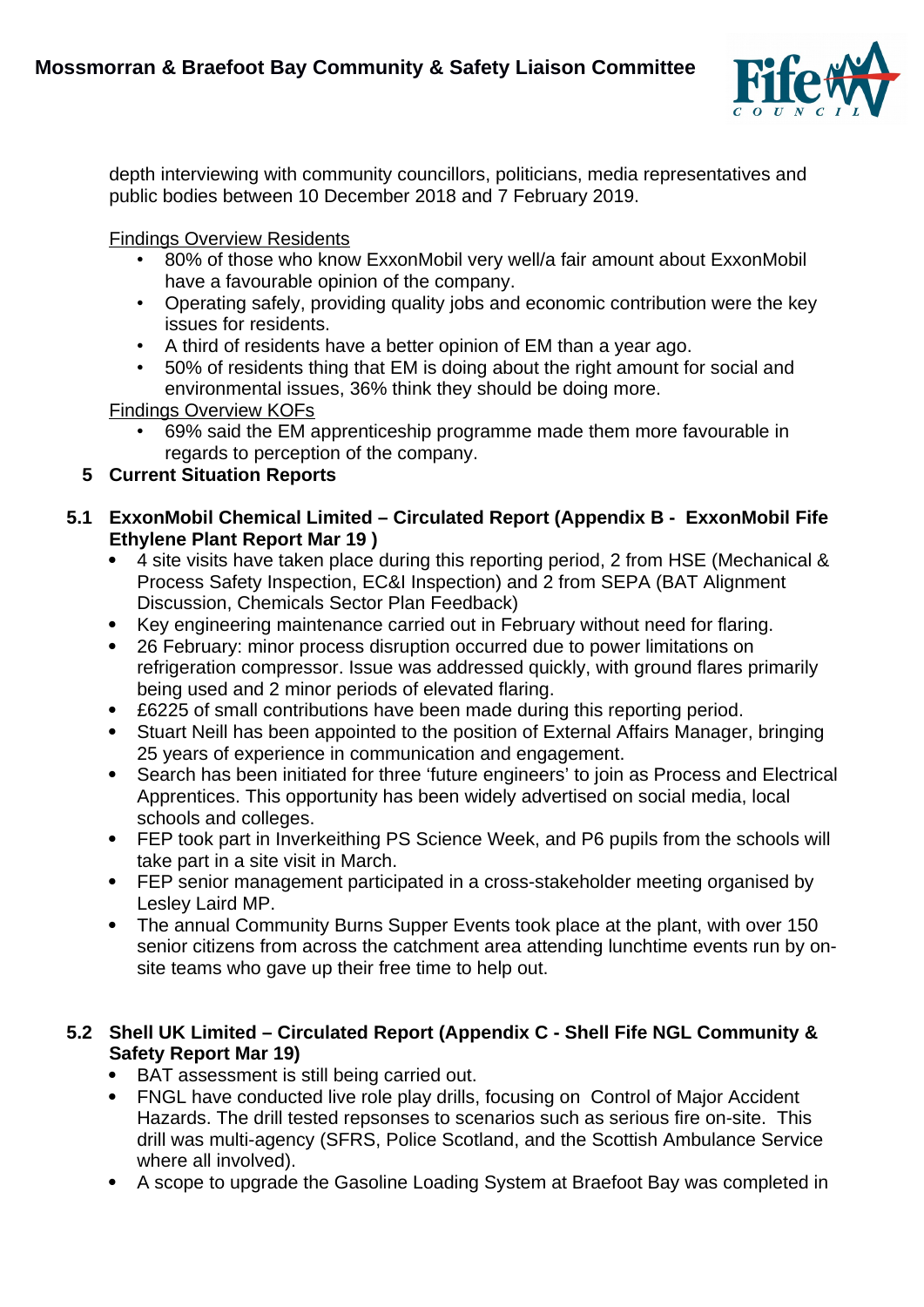

February, with an additional safety system put in place.

- There have been no site visits.
- A 'Family Fun Day' is planned for 25 May at St Colme House in Aberdour. This a free event designed to encourage young people to explore and question science through hands on experience.

## **5.3 SEPA – Report (Appendix D - SEPA Update Mar 19)**

Report from SEPA was submitted prior to the meeting, however due to time constraints there was no opportunity to circulate or print the report before the meeting. The report was not discussed at the meeting, but was circulated to those in attendance after the meeting.

### **6 Councillors Report**

Cllr Bain – No complaints have been received in the related period.

### **7. AOB**

- Function, Governance and Support of the Committee: Stuart Neill from FEP and Alex Rhodes from FNGL both raised the following points:
	- o Both organisations believe that the Committee should be the formal and recognised forum for community oversight in regards to FEB and FNGL.
	- o FEP and FNGL are keen for dialogue with Fife Council about the function of the committee, and the support that the council are able to provide.
	- o Both organisations believe that for the Committee to function effectively it requires more support from the council.
	- o Both noted that the cross-stakeholder meeting organised by Lesley Laird MP agreed that the Committee should revisit its constitution and membership.
	- o FEP and FNGL agreed that greater effort should be made to encourage community councils to send representatives along, and ensure they are aware that they can send any member as a delegate, it does not have to be an office holder.
	- o In summary, both are keen for Fife Council to clarify the Committees function and its commitment.

A discussion took place on related matters:

- Stuart Neill was keen to understand if the expectations expressed by those in attendance at the Lesley Laird meetings influenced Fife Council.
- Alex Rhodes believes that decisions made by the committee should be communicated with Lesley Laird MP, such as bringing new Community Councils on board. Cllr Bain raised the point that any new representatives to the committee would have to be put to the committee for a vote, however this issue was discussed at a previous meeting and there appeared to be no appetite for other community councils to join at that time.
- Cllr Bain noted that he has requested assistance from the Council previously, but with no luck. At a minimum he stated his wish that a Council Officer should attend each meeting.
- Cllr Bain, Stuart Neill and Alex Rhodes will look to explore with the council what support they are prepared to commit too to ensure the Committee and its meetings are effective.